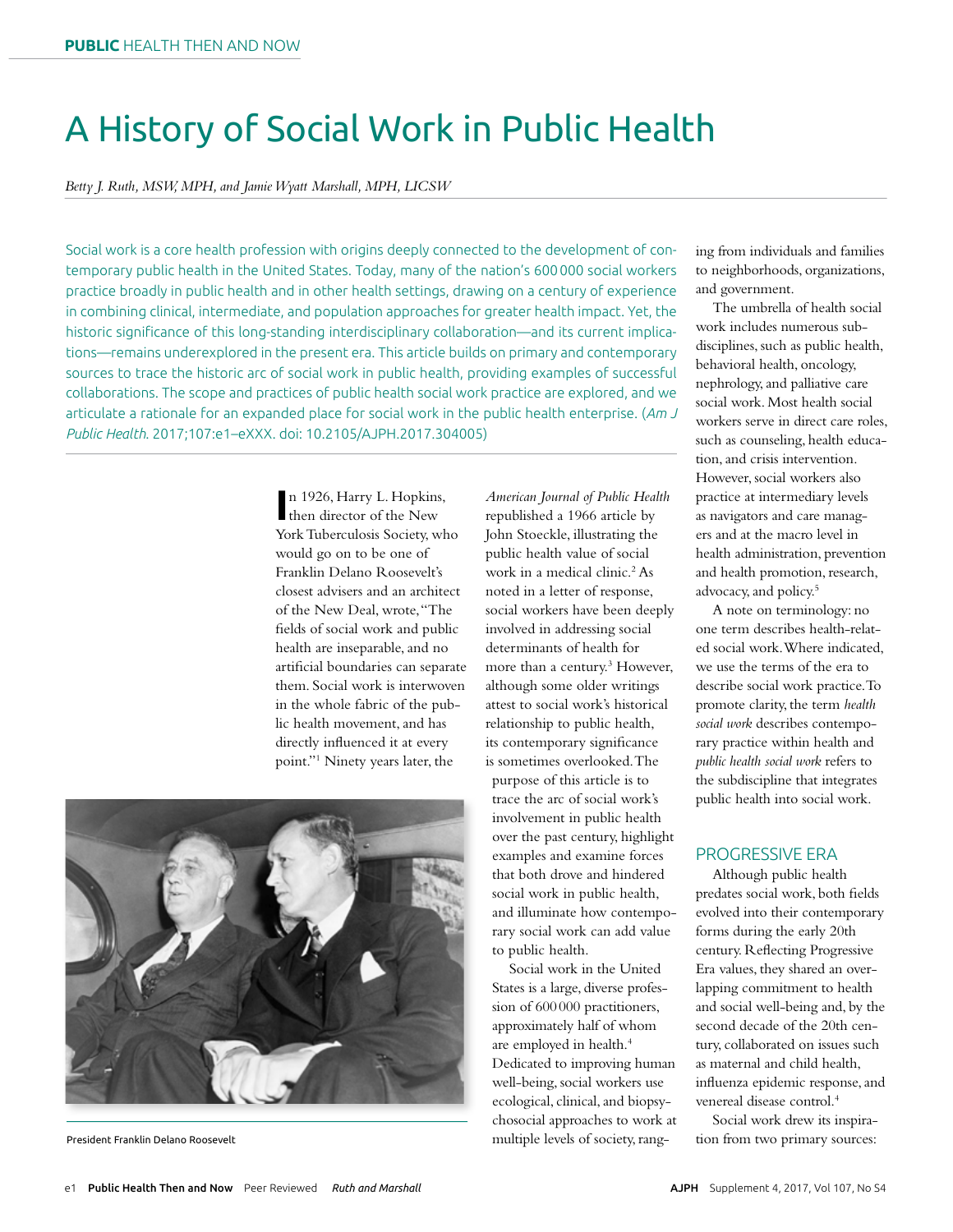frst, the community-oriented settlement house movement, made famous by activists such as Jane Addams, who used place-based interventions to address poverty, overcrowding, immigration, and child labor, and second, the charity organization movement, which used casework to help individuals overcome poverty and avoid dependence on society for aid.

Tensions regarding social work's goals have afected the profession since its inception. From the beginning, social work explicitly elevated social justice as a key value and goal. However, the defnition, function, and practice of social justice were, and remain, contested. The nascent profession struggled to identify a unifed approach to encompass seemingly incongruent aims, ultimately settling on two major methods that have coexisted, often uneasily, under the banner of social work. Dubbed the "dual heartbeat," these methods evolved into casework, or clinical social work, and community, or macro, social work. Casework addressed the social and, later, psychological needs of individuals and families, and community or macro social workers engaged in cause-based or structural reforms intended to improve community well-being.<sup>6</sup>

Social work's early efforts in health used both approaches. Social workers carefully demarcated their scope of practice by limiting its focus to the "social side of illness," leaving disease and disease control to medicine and public health, respectively. Hospitals, and the doctors who controlled them, were initially unconvinced of the need for social services. Hospital social work pioneer Ida Cannon and visionary physician Richard Cabot faced signifcant resistance from doctors and nurses in their first efforts at Massachusetts General Hospital. However, once the positive impact of assisting patients with the consequences of illness became clearer, hospital social work grew rapidly. Because few of the rampant diseases, such as tuberculosis and syphilis, were curable, social work offered valuable and pragmatic psychosocial assistance.7 The founders of one Boston-area hospital social work department, established in 1910, described their purpose as follows:

Sickness is rarely an isolated fact, but is related to conditions under which people live. Thus the aim of the department is to find out the *social causes of the trouble,* to cooperate with the hospital in remedying the case, to prevent its recurrence and by doing so, safeguard the community, as well as aid the individual. By rendering social aid, for which the hospital itself has no time,

the hospital is saved much expense and the individual and community are greatly benefited.<sup>8</sup> [emphasis added]

Although hospitals were an important venue for early health social work, social work in public health—or public health social work, as it was later known—had its genesis in the community. Local public health departments integrated casework into infectious disease programs to facilitate reaching the hard to reach and to promote family coping in the face of unemployment and extended hospitalization.<sup>9</sup>

In a 1912 presentation to the American Public Health Association, Homer Folks, a sociologist and social welfare advocate, described the alliance between the two felds. Folks noted that community, more than the hospital, was the focal point: "Health officers and social workers have met because their work brings them to the same place, namely, the home

Children's Bureau Leadership. Library of Congress, Prints & Photographs Division, LC-DIG-hec-05755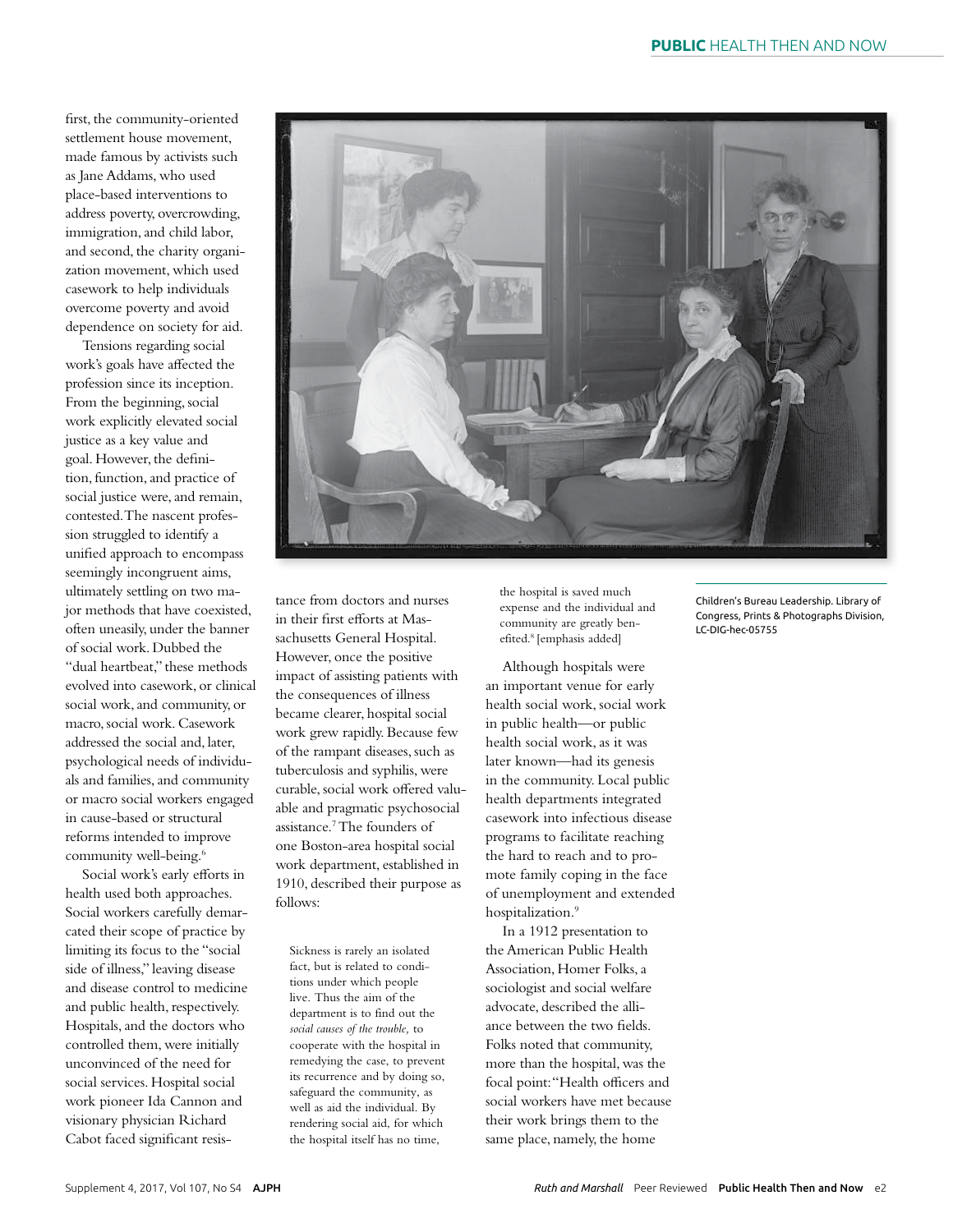in which there is both communicable disease and poverty."10 Folks's enthusiasm for how public health and social work could join forces—without turf battles—promoted collaboration in infectious disease control, maternal and child health, and prevention of poverty.10

The successful transdisciplinary campaign to reduce infant mortality serves as the clearest example of social work's impact in public health. During an era in which women could not yet vote, Lillian Wald and Florence Kelley, former settlement house activists, social workers, and civic leaders, successfully advocated for the establishment of the federal Children's Bureau. The agency's purpose was to call attention to women's and children's issues, such as shockingly high maternal and infant mortality rates, widespread child labor, orphaning of children, and lack of a comprehensive birth registration system.<sup>11</sup>



The Children's Bureau refected social work's growing visibility. Beginning with Julia Lathrop, fve of its frst directors were social workers, as were many staf. Lathrop directed the bureau's first efforts toward building scientifc understanding of infant and maternal mortality. Lathrop was outspoken in her belief that infant mortality was not merely, or even primarily, a medical issue, but one that was socially constructed and infuenced by preventable social, economic, and family conditions.12 Using an epidemiologically sophisticated investigation, which included house-to-house feld research and prospective surveys in eight cities and rural areas, bureau workers gathered data. The bureau released a series of reports enumerating the magnitude of infant and maternal morbidity in the United States; simultaneously, it commenced multilevel prevention efforts, reaching deeply into households and communities to raise awareness, promote sanitation, and educate about health. Simultaneously, the bureau engaged in vigorous legislative advocacy aimed at garnering federal, state, and local funds for improvement of social conditions.13

These efforts epitomized the convergence of social work and public health, helping to defne the early characteristics of public health social work: willingness to investigate social factors as causes of poor health, combined use of epidemiologically informed casework and community-level interventions, and policy advocacy and change eforts to bring about structural change. During the years that the Children's Bureau focused on infant mortality, the rate was halved. Although many factors contributed to its

that the Children's Bureau's efforts were key.<sup>11</sup>

These early successes, fueled by Children's Bureau data and advocacy, set the stage for enactment of the 1921 National Maternity Act, also known as the Sheppard–Towner Act*.* The Sheppard–Towner Act provided the frst-ever federal funding for innovative prevention programming and laid the groundwork for later federal–state collaboration in maternal and child health. The successful reforms, however, were opposed by numerous entities, including the American Medical Association, antisufragists, business, and anti-Communist groups. Although initially successful in resisting accusations of subversion, the Sheppard–Towner Act fell victim to allegations of fostering socialized medicine and expired in 1929. Nonetheless, it served as an important precursor to future maternal and child health programs, such as Title V of the Social Security Act, and it illustrated social work's leadership capacity in public health.14

## PROFESSIONALIZATION OF SOCIAL WORK

Julia Lathrop decline, analyses have affirmed in health, began to focus more As social work grew, it branched into subdisciplines with divergent, often competing interests and organizations. By 1918, hospital social workers had created the American Association of Hospital Social Workers and, like much of the feld, became interested in the professionalization of social work.7 By the 1920s, a notable split between medical and psychiatric social work occurred as a result of a variety of infuences, including Freudianism and the trend toward professional specialization.15 Medical social work, initially inclusive of all social work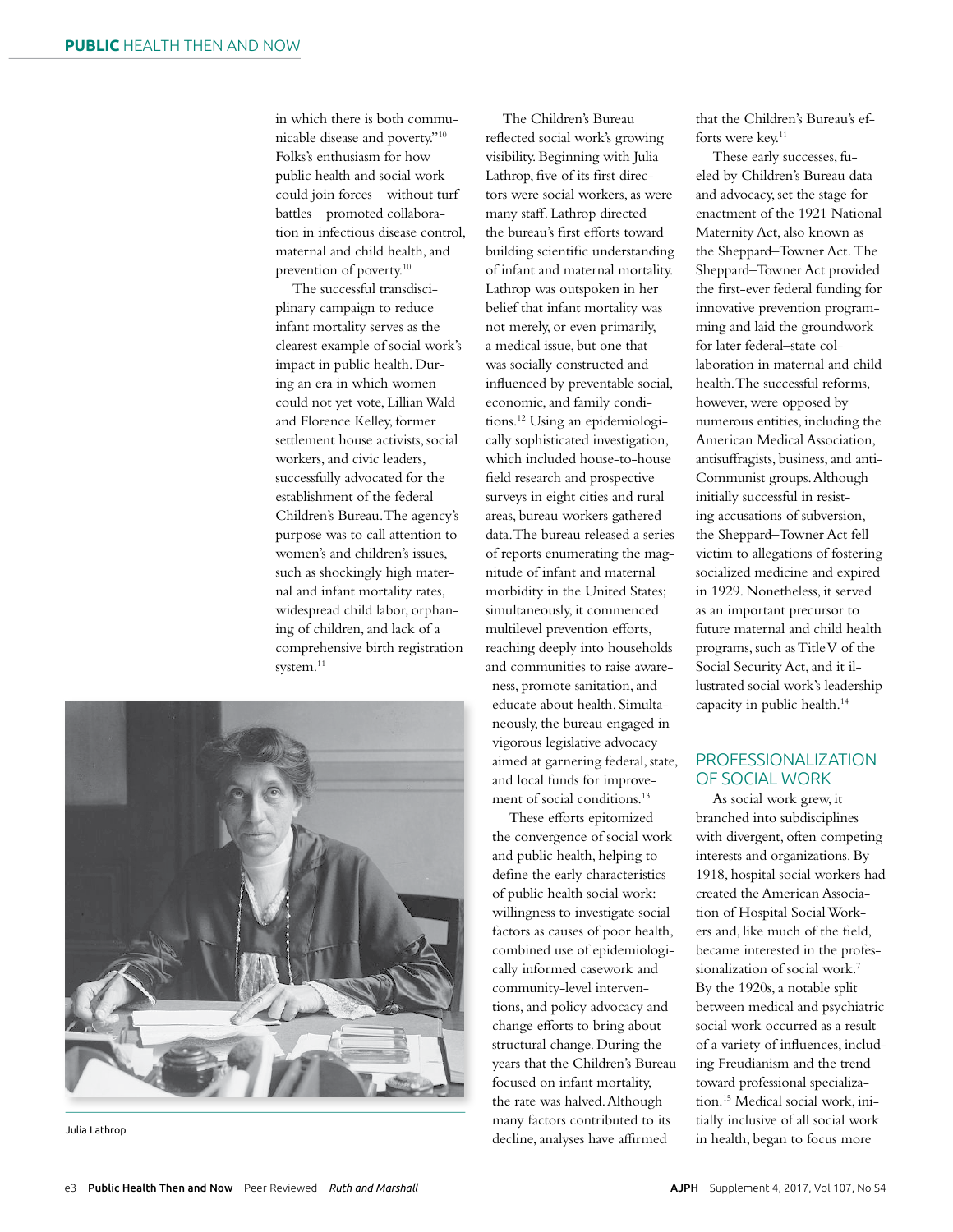tightly on individually focused casework. Although Cabot's original vision had conceptualized social work as the bridge between hospital and community, casework increasingly focused exclusively on patients' social and psychological problems while they were in the hospital.<sup>16</sup>

This trend continued, and by 1934 the newly renamed American Association of Medical Social Workers defned medical social work as casework aimed at addressing the relationship between the patient's disease and social maladjustment.17 By midcentury, although medical social work continued to articulate a person-in-environment approach, the earlier focus on community linkage lessened. This refected 20th-century advances in curing disease and medical technology, which had strengthened the public's confdence in hospitals and medicine and made recovery more attainable. Anxious to secure its role, hospital social work garnered acceptance by adapting to the medical model, embracing its auxiliary role, and focusing on supporting patient recovery within the institution's walls.18

The devastation of the Great Depression for a time resulted in greater cooperation among disparate social work groups as they struggled to respond. Whereas some labored strenuously for the establishment of a national social welfare system, others questioned the profession's evolution in capitalist society and became active in community organizing, labor unions, and radical political movements.19 Social workers Harry Hopkins and Francis Perkins, director of Federal Emergency Relief Administration and US Secretary of Labor, respectively, provided key leader-



ship in Franklin D. Roosevelt's economic stabilization eforts and helped to establish the New Deal and the Social Security Act of 1935. The prominence of social work leaders in federal positions enabled the profession to shape the myriad social welfare programs—Maternal and Child Health, Child Welfare, and Crippled Children's Services that emerged.

Social work in public health grew as well. By the 1920s, social work was integrated into the US Public Health Service (USPHS), providing services that defne public health social work today: direct clinical services; case fnding and consultation; program planning; and research, training, and prevention in a public health framework. Through the USPHS, social work expanded to include specifc roles in heart disease, venereal disease, tuberculosis, and mental illness.<sup>20</sup>

Social work expansion continued during and after World War II, when social workers served in the military and were integrated into rehabilitation and veterans' services. By the 1950s, broad federal actions had established the National Institutes of Health and the Centers for Disease Control, funding health research and treatment, including social work.<sup>13</sup> As public health and social welfare modernized, social work in public health expanded. Social work developed innovative roles in medical clinics, engaged in the frst eforts at disaster and crisis social work, and created nontraditional social work in areas such as dentistry.<sup>21,22</sup>

As social welfare state functions evolved in the mid-20th century, the profession considered new roles. Before the 1960s, most social work in public health focused on secondary prevention; however, interest in primary prevention gradually intensifed. Elizabeth Rice, social worker and Harvard School of Public Health professor, vehemently supported an explicit emphasis on primary prevention and urged social workers to "understand, solve and prevent [health problems]."<sup>23(p87)</sup> Like many public health social workers, then and now, she lamented that much of social work still seemed "to be working on

Milk Depot in New York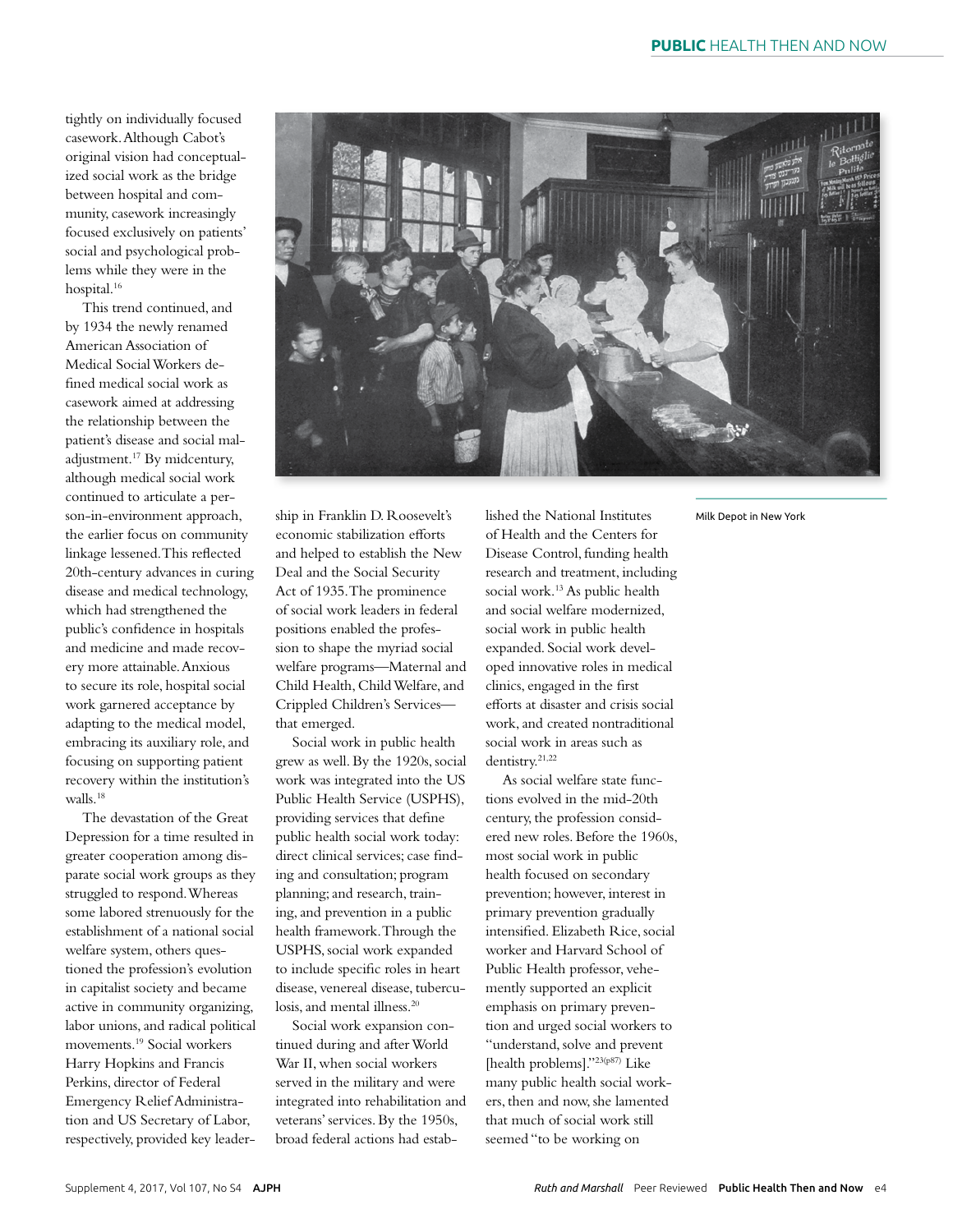a patient-by-patient basis in clinical services," neglecting the "potentialities that exist for the more comprehensive practice of social work."23(p88) Milt Wittman argued for a new preventive social work. Wittman, who rose through the ranks of the National Institute of Mental Health, presided over a federal task force on social work education and was the frst social work professional liaison officer for the US Public Health Commissioned Corps, wrote,

The profession stands today at the brink of a vast opportunity to make good its greatest usefulness to society. The field should work diligently to develop . . . *preventive social work*. . . . Only in this way can a new generation of social workers learn to apply social work skills in an attack on the roots of social problems. This move is long overdue and should have our serious, considered attention.24(p28) [emphasis added]

Despite these appeals, however, public health and prevention were not widely reintegrated into social work education or practice. Most of social work remained centered on casework.

The 1960s civil rights, women's, and other social movements renewed social work interest in activism, and, predictably, tensions resurfaced regarding the profession's roles. Intense debates surrounded the value of casework; disconnected from social change eforts, some viewed it as inefectual or destructive.25 Scholars and practitioners engaged in vigorous discussions regarding the profession's role in systems change versus service provision. Systems-level social work proliferated through opportunities made possible by the War on Poverty, the Great Society, and the establishment

of Medicaid and Medicare.<sup>26</sup> Social workers engaged in community development, set up preschool programs, and promoted economic opportunity and civil rights. Meanwhile, social work education broadened to include a stronger focus on social problems. The movement to community health—although not wholly advantageous to medical social work—ofered public health social work new opportunities.17 Boston-based public health social worker Ruth Cowin observed, "We are in the midst of a social revolution and adaptations in traditional practice . . . have to be made; experimentation and innovation are the order of the day."27(p860) She presided over the successful integration of "indigenous workers"—a precursor to community health workers—into a family health center.

Despite substantive advances in social work education, training, and practice, the idealism and funding that fueled the Great Society waned as the Vietnam War ground on; gradually, fiscal cutbacks undercut progress in many aspects of social welfare. Although social work practice in public health continued, 1970s disinvestment gutted many innovative health and social programs, and community-oriented social work jobs decreased. As the conservative climate strengthened, the larger profession redirected its attention to advancing social work survival through licensure, third-party reimbursement, and private practice.<sup>26</sup>

#### FUNCTIONAL SURVIVAL

By the 1980s, escalating health costs unleashed marketdriven cost containment eforts throughout the health arena. Lacking the needed data to prove their fnancial value, many hospital social work departments were decentralized or eliminated; the roles of hospital-based social workers shifted from counseling to discharge planning and case management, and some traditional social work tasks moved to allied professionals.<sup>27</sup> Medical social work entered a protracted phase of self-justifcation, contracting into a state of functional survival.28

The turbulence led to a search for solutions to enhance the profession's visibility and impact, including appeals to redirect the profession toward prevention and public health.29,30 The USPHS's Division of Maternal and Child Health held a Public Health Social Work Forward conference in 1985 to facilitate integration of public health concepts into social work.4 Some educators embraced the charge, introducing epidemiology and prevention into social work education.14 The frst Master of Social Work– Master of Public Health (MSW– MPH) programs were launched at this time, building on the natural synergy between the fields.<sup>4</sup> Community prevention partnerships grew, highlighting the value of social work skills in community outreach, cultural responsiveness, and capacity development, and a small body of prevention research emerged.<sup>31</sup>

Still, as the millennium approached, there was an unmistakable air of concern regarding recognition of social work's role in public health. When the National Academy of Science, Institute of Medicine released a major report, *The Future of Public Health*, 32 Ruth Knee, a veteran public health social worker who had served in the USPHS and National Institute of Mental Health, was the only social worker to participate on the panel. The report acknowledged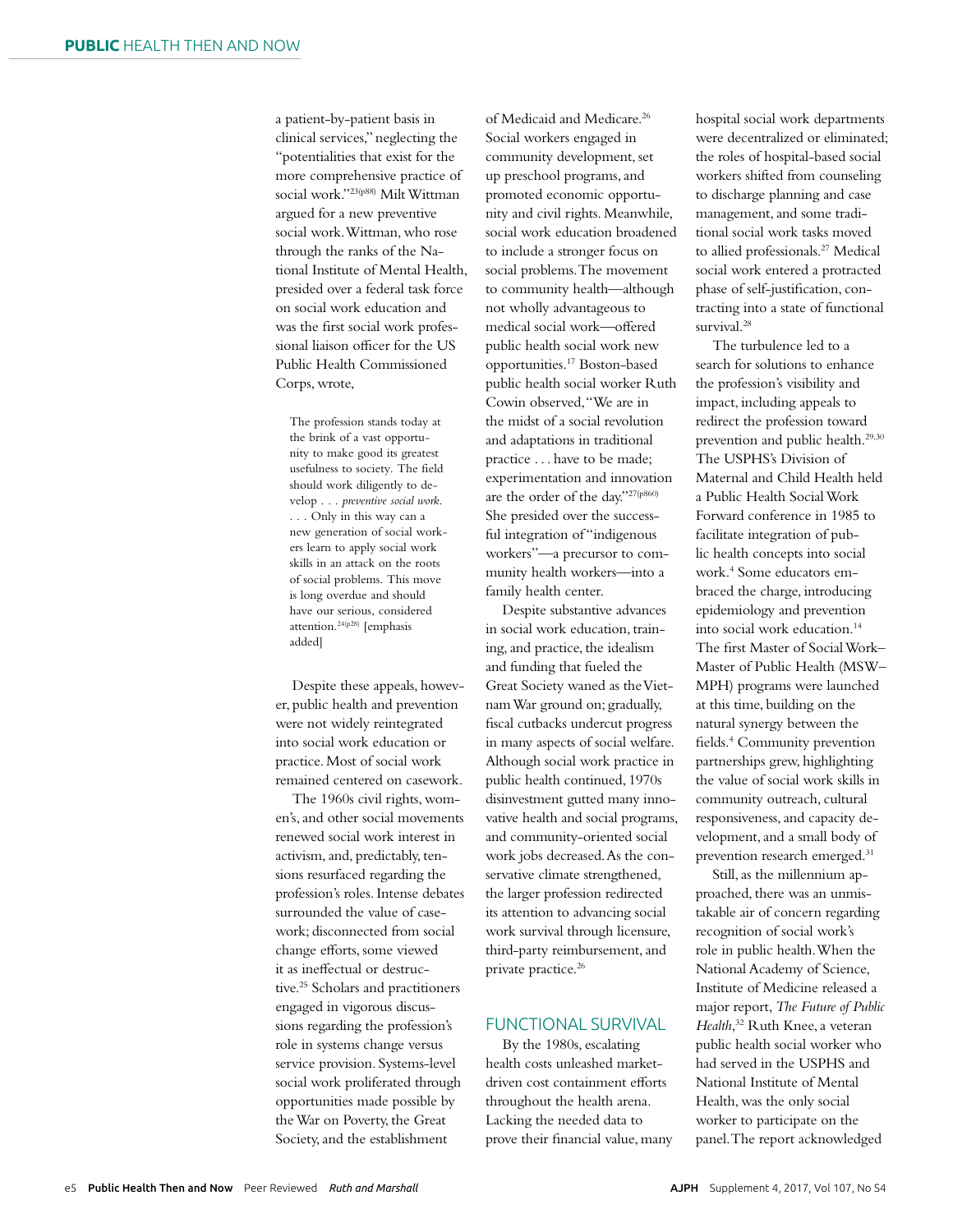broad disarray in the public health feld, including funding and workforce issues; lack of coordination with primary care, mental health, and social services; and mounting challenges such as AIDS.<sup>33</sup> Knee believed that social work, with its proven track record of leadership, had an important role to play in strengthening public health. She urged the profession to more clearly articulate its value and function in public health.<sup>18</sup>

Yet, many questioned whether the broader feld, now heavily focused on therapeutic work with individuals and families, could refocus on public health. Rosenberg and Holden acknowledged the feld's limited understanding of its actual or potential roles:

We urge social work educators, practitioners and researchers to engage in a dialogue to find ways to focus the profession away from pathology and towards prevention, [and] population [health] practice.<sup>30(p11)</sup>

Bracht, tracing the arc of support for social work in public health and prevention, concluded,

The structural, educational, philosophical and incentive bases of practice are so ingrained at the individual treatment level as to inhibit either quick or major changes. . . . The 'will to change' [first] needs to be rekindled.29(p6)

# RENEWED INTEREST IN PUBLIC HEALTH

As Bracht<sup>29</sup> predicted, the convergence of numerous factors gradually rekindled the profession's interest in public health. By the century's end, the nation's half million social workers had grown frustrated; they labored in a fragmented

system that emphasized disease treatment over prevention, used a maze of bureaucratic structures to contain spiraling costs, produced gross health inequities, and failed to meet the needs of a signifcant portion of their clients.31 The national tragedy of 9/11 and its ongoing efects reaffirmed new health concerns such as bioterrorism, disasters, and community trauma. Social workers were close witnesses to the changing social, environmental, and economic determinants of health as mental illness, violence, suicide, trauma, chronic disease, and substance use increased. An ever-expanding array of studies highlighted health disparities, particularly racial inequalities, and articulated the need for upstream social work interventions.34

Public health's broadened focus on social sciences, social determinants, and ecological frameworks increasingly reconnected to the interests of the social work profession. Social work responded early and forcefully to the HIV epidemic, engaging broadly in outreach, advocating for destigmatization, and crafting culturally responsive preventive interventions. Collaborations between the felds expanded to include community-based efforts in substance abuse and HIV prevention, chronic disease management, child abuse prevention, and toxic waste activism.4,35 Social work researchers began to systematically use the powerful tools of public health, such as epidemiology, to inform the profession's long-standing commitment to serving vulnerable populations.4 Major research fndings on the impact of adverse childhood experiences, the global burden of mental illness, and the potential for prevention of mental disorders afrmed the profession's long-standing

focus on trauma and mental health, igniting interest in social work as a preventive force.<sup>36</sup> The US Department of Health and Human Services' health goals, known as *Healthy People,* enabled the profession to better locate its work within the nation's health framework, which in turn strengthened the science of social work.<sup>12</sup>

Finally, recent health reform eforts issued a clarion call to the profession to once again widen its lens for greater impact. Although the future of health reform remains uncertain, the expanded integrated health social work model that emerged in response emphasizes care coordination, prevention, community engagement, and interprofessional teamwork; these are all areas of deep practice expertise that began a century ago and are still deeply needed.<sup>26,36,37</sup>

### THE BRIDGE: PUBLIC HEALTH SOCIAL WORK

Public health social work serves as an important base for a new era of health social work in two critical ways. First, it provides a century's worth of experience in how to marry clinical, intermediate, and population approaches for greater impact; second, it serves as the interprofessional bridge between public health and social work. The rebuilding of this bridge is now evident across a wide range of professional activities: membership in the Public Health Social Work Section of the American Public Health Association has doubled, a new *Social Work in Public Health* journal was launched in 2007, and prevention has been integrated into educational and practice standards. The American Academy of Social Work and Social Welfare has established a dozen

Grand Challenges for the feld, the majority of which require public health approaches.

Some 43 MSW–MPH programs produce graduates who practice in all core public health services, from community mobilization and health promotion to program evaluation and surveillance.4 The integration of public health content into social work is not limited to MSW–MPH programs; a recent review of health content found that 38.5% of MSW programs  $(n=86)$  now offer wide-lens public health content.38

#### FUTURE OF SOCIAL WORK IN PUBLIC HEALTH

Harry Hopkins may have believed that these two felds were inseparable and in frm possession of common ground, but a century later it appears necessary to remind ourselves of the past and to assess the continuing validity of his assertion. Clearly, social work and public health have much in common: shared Progressive Era roots, a joint commitment to social justice, and a history of collaboration. Yet, despite clear evidence of past and potential synergies between the two felds, social work's foothold in public health has never been fully established.

We suggest some of the historic reasons for social work's lack of visibility as a public health actor, including choices regarding professionalization, the dominance of clinical interventions, and a failure to articulate its public health history. Despite Hopkins' perspective a century ago, social welfare and health were cleaved into separate domains. Today, however, there is a growing understanding of how the unmet social needs of humanity detract from health